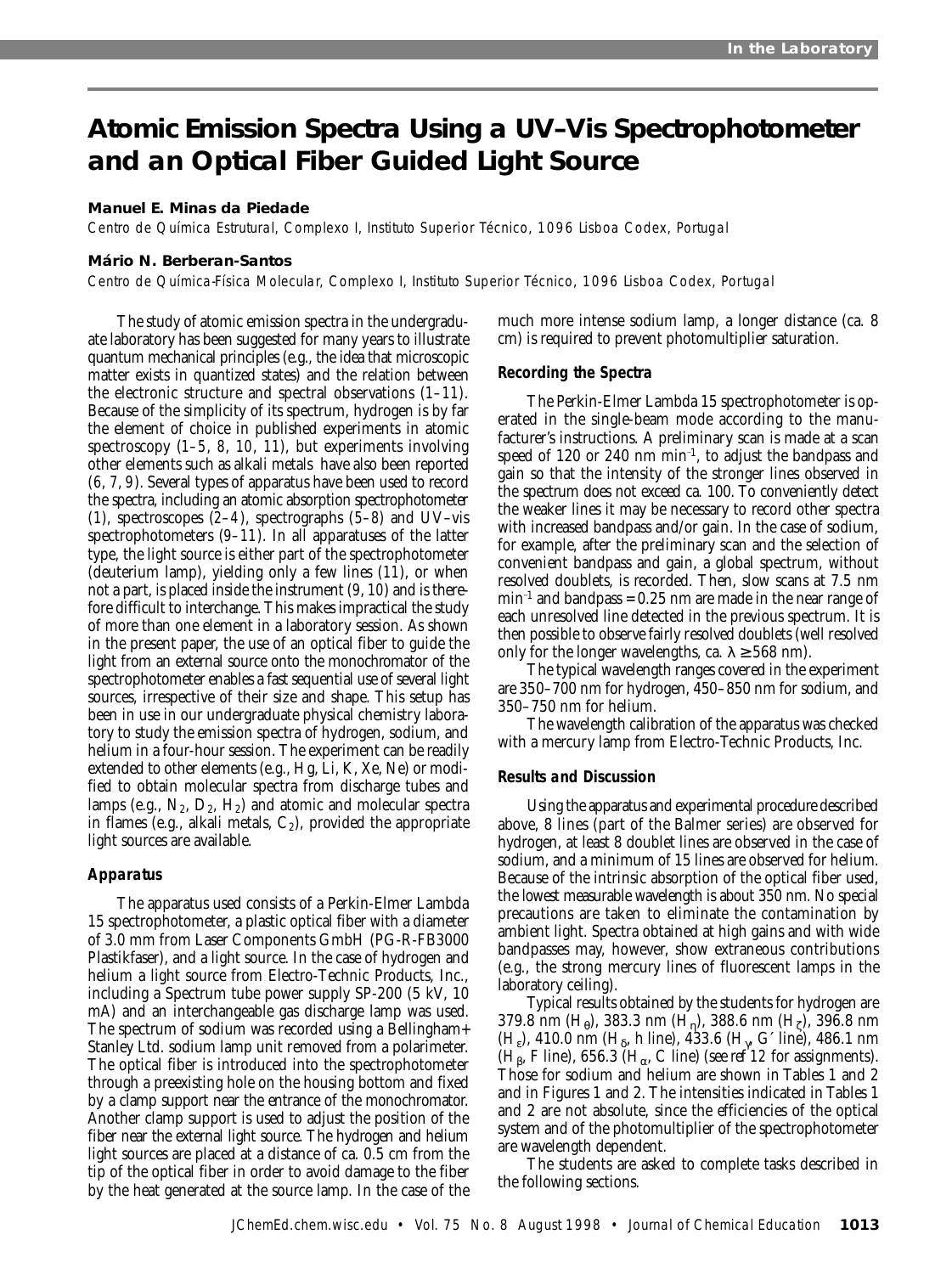# Task 1

Assignment of the lines in the obtained spectra by comparison with literature data and construction of the Grotrian diagram (*12–14* ) showing the energy levels and the observed transitions for hydrogen, sodium and helium (Figs. 3 and 4). Verification of the selection rules ∆*l* = ±1 and ∆*j* = 0, ±1 for hydrogen and sodium, and  $\Delta l = \pm 1$  and  $\Delta L = 0, \pm 1, \Delta S = 0$ , ∆*J* = 0, ±1 for helium, where *l* and *L* are the orbital angular momentum quantum numbers, *j* and *J* are the total angular momentum quantum numbers for atoms that can be considered as mono- (e.g., H and Na) and poly- (e.g., He) electron species, respectively, and *S* is the total spin angular momentum quantum number (*12–14*).

# Task 2

Calculation of the Rydberg constant,  $\mathfrak{R}_{H}$ , and the ionization energy, IE, of hydrogen using the following equations (*12–14*):

$$
\frac{1}{\lambda} = \Re_{H} \left( \frac{1}{n_1^2} - \frac{1}{n_2^2} \right)
$$
 (1)

$$
IE = \Re_H hc \tag{2}
$$

where  $\lambda$  represents the wavelength,  $n_2 = 2$  (Balmer series),  $n_1$ is an integer larger than  $n_2$ ,  $h$  is the Planck constant, and  $c$  is the velocity of light. A least squares fit of eq 1 to a plot of 1/λ vs  $1/n_1^2$ , using  $n_1 = 3-10$  for  $\lambda = 656.3-379.8$  nm, leads to  $\Re_{\rm H}$  = (1.0984 ± 0.0024)  $\times$  10<sup>5</sup> cm<sup>-1</sup>. (All uncertainties quoted throughout this paper correspond to the standard deviation multiplied by Student´s *t* parameter for a 95% confidence level.) This result is in good agreement with the theoretical value  $\mathfrak{R}_{\mathrm{H}}$  = 109,677.6 cm<sup>-1</sup> (calculated from *12–14*):

$$
\mathfrak{R} = \frac{\mu e^4}{8\varepsilon_0^2 h^3 c} \tag{3}
$$

where *e* represents the elementary charge,  $\varepsilon_0$  is the vacuum permittivity, *h* is the Planck constant, *c* is the velocity of light, and  $\mu$  is the reduced mass of the nucleus + electron system given by

$$
\mu = \frac{m_{\rm N} m_{\rm e}}{m_{\rm N} + m_{\rm e}}\tag{4}
$$

where  $m_N$  and  $m_e$  are the masses of the nucleus and of the electron, respectively. From the obtained Rydberg constant,  $(1.0984 \pm 0.0024) \times 10^5$  cm<sup>-1</sup>, and eq 2 it is possible to conclude that for hydrogen IE =  $13.62 \pm 0.03$  eV, in good agreement with the value  $IE = 13.59844$  eV recommended in ref *15*. It should be noted that for more accurate work the conversion of the experimental wavelengths, measured in air, to the corresponding values in vacuum must be taken into account (*8*, *12*). In our case, however, this correction is well within the experimental error and was therefore neglected.

## Task 3

Calculation of the Rydberg constant and of the ionization energy of sodium. Calculation of the quantum defect corrections for the sharp (S,  $n \rightarrow 3p$ ), principal (P,  $n \rightarrow 3s$ ),

#### **Table 1. Wavelengths and Intensities of Atomic Sodium Emission Lines**

|                    | $\lambda$ /nm (in air)                                                                                                                                                                   |           | Intensity/<br>arbitrary |
|--------------------|------------------------------------------------------------------------------------------------------------------------------------------------------------------------------------------|-----------|-------------------------|
| Observed           | Assignment (12)                                                                                                                                                                          | Deviation | units                   |
| $466.6^a$          | 466.5 (6 <sup>2</sup> D <sub>5/2,3/2</sub> $\rightarrow$ 3 <sup>2</sup> P <sub>1/2</sub> )<br>466.9 (6 <sup>2</sup> D <sub>5/2,3/2</sub> $\rightarrow$ 3 <sup>2</sup> P <sub>3/2</sub> ) | $-0.1b$   | 19                      |
| 474.9 <sup>a</sup> | 474.8 (7 ${}^{2}S_{1/2} \rightarrow 3 {}^{2}P_{1/2}$ )<br>475.2 (7 ${}^{2}S_{1/2} \rightarrow 3 {}^{2}P_{3/2}$ )                                                                         | $-0.1b$   | 4                       |
| $498.0^{a}$        | 497.9 (5 <sup>2</sup> D <sub>5/2.3/2</sub> $\rightarrow$ 3 <sup>2</sup> P <sub>1/2</sub> )<br>498.3 (5 ${}^{2}D_{5/2,3/2}$ $\rightarrow$ 3 ${}^{2}P_{3/2}$ )                             | $-0.1b$   | 104                     |
| $515.1^a$          | 514.9 (6 <sup>2</sup> S <sub>1/2</sub> $\rightarrow$ 3 <sup>2</sup> P <sub>1/2</sub> )<br>515.4 (6 <sup>2</sup> S <sub>1/2</sub> $\rightarrow$ 3 <sup>2</sup> P <sub>3/2</sub> )         | $-0.1b$   | 23                      |
| 568.1              | 568.3 (4 ${}^{2}D_{5/2,3/2}$ $\rightarrow$ 3 ${}^{2}P_{1/2}$ )                                                                                                                           | $-0.2$    | 130                     |
| 568.6              | 568.8 (4 <sup>2</sup> D <sub>5/2.3/2</sub> $\rightarrow$ 3 <sup>2</sup> P <sub>3/2</sub> )                                                                                               | $-0.2$    |                         |
| 588.8              | 589.0 (3 ${}^{2}P_{3/2}$ $\rightarrow$ 3 ${}^{2}S_{1/2}$ )<br>$D2$ line                                                                                                                  | $-0.2$    | 139                     |
| 589.4              | 589.6 (3 ${}^{2}P_{1/2} \rightarrow 3 {}^{2}S_{1/2}$ )<br>$D_1$ line                                                                                                                     | $-0.2$    |                         |
| 615.3              | 615.4 (5 <sup>2</sup> S <sub>1/2</sub> $\rightarrow$ 3 <sup>2</sup> P <sub>1/2</sub> )                                                                                                   | $-0.1$    | 67                      |
| 616.0              | 616.1 (5 <sup>2</sup> S <sub>1/2</sub> $\rightarrow$ 3 <sup>2</sup> P <sub>3/2</sub> )                                                                                                   | $-0.1$    |                         |
| 818.1              | 818.3 (3 <sup>2</sup> D <sub>5/2/3/2</sub> $\rightarrow$ 3 <sup>2</sup> P <sub>1/2</sub> )                                                                                               | $-0.2$    | 90                      |
| 819.2              | 819.5 (3 <sup>2</sup> D <sub>5/2.3/2</sub> $\rightarrow$ 3 <sup>2</sup> P <sub>3/2</sub> )                                                                                               | $-0.3$    | 129                     |

<sup>a</sup>Unresolved doublet. <sup>b</sup>Calculated using the average doublet wavelength.



Figure 1. Sodium emission spectrum (see Table 1 for assignments and relative intensities). The observed doublet structure recorded at 7.5 nm min $1$  is shown for selected lines. K is the resonance doublet from a potassium impurity.



Figure 3. Grotrian diagram for sodium showing the transitions observed in the laboratory (see also Table 1). The transitions at 466.6, 474.9, 498.0, and 515.1 nm correspond to unresolved doublets.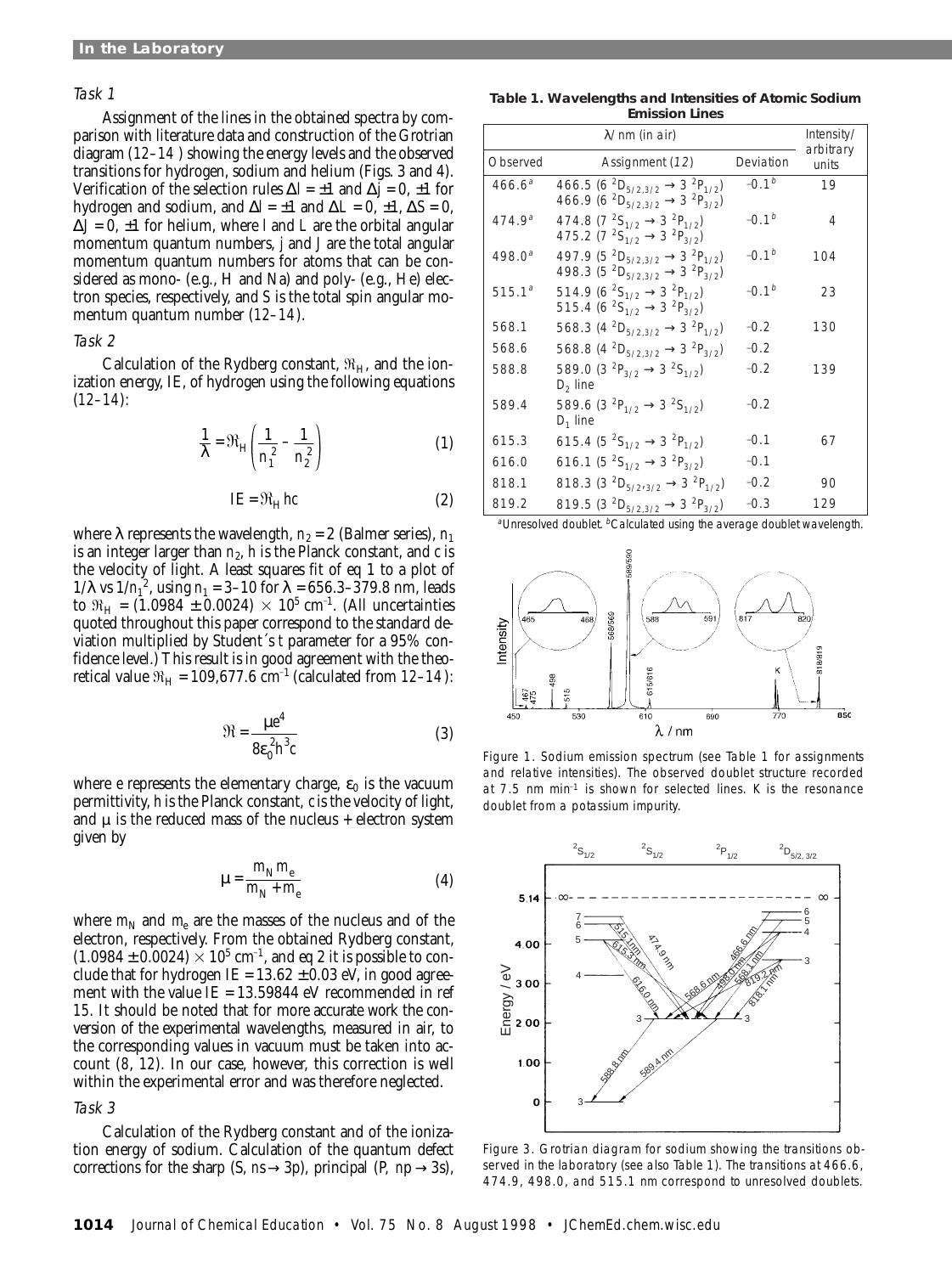|          | $\lambda$ /nm (in air)                                                               |           | Intensity/         |
|----------|--------------------------------------------------------------------------------------|-----------|--------------------|
| Observed | Assignment (12)                                                                      | Deviation | arbitrary<br>units |
| 361.0    | 361.3 (5 <sup>1</sup> P <sub>1</sub> $\rightarrow$ 2 <sup>1</sup> S <sub>0</sub> )   | $-0.3$    | $4^a$              |
| 388.7    | 388.9 (3 ${}^{3}P_{2,1,0}$ $\rightarrow$ 2 ${}^{3}S_{1}$ )                           | $-0.2$    | 64 <sup>b</sup>    |
| 396.2    | 396.5 (4 <sup>-1</sup> P <sub>1</sub> $\rightarrow$ 2 <sup>-1</sup> S <sub>0</sub> ) | $-0.3$    | 26 <sup>a</sup>    |
| 402.4    | 402.6 (5 ${}^{3}D_{3,2,1}$ $\rightarrow$ 2 ${}^{3}P_{2,1,0}$ )                       | $-0.2$    | $2^b$              |
| 411.9    | 412.1 (5 ${}^{3}S_{1} \rightarrow 2 {}^{3}P_{2,1,0}$ )                               | $-0.2$    | 8 <sup>a</sup>     |
| 438.6    | 438.8 (5 <sup>1</sup> D <sub>2</sub> $\rightarrow$ 2 <sup>1</sup> P <sub>1</sub> )   | $-0.2$    | 12 <sup>a</sup>    |
| 446.9    | 447.2 (4 ${}^{3}D_{3,2,1}$ $\rightarrow$ 2 ${}^{3}P_{2,1,0}$ )                       | $-0.3$    | 19 <sup>b</sup>    |
| 471.1    | 471.3 (4 ${}^{3}S_{1} \rightarrow 2 {}^{3}P_{2,1,0}$ )                               | $-0.2$    | 4 <sup>b</sup>     |
| 492.0    | 492.2 (4 ${}^{1}D_{2} \rightarrow 2 {}^{1}P_{1}$ )                                   | $-0.2$    | 5 <sup>b</sup>     |
| 501.4    | 501.6 (3 <sup>-1</sup> P <sub>1</sub> $\rightarrow$ 2 <sup>-1</sup> S <sub>0</sub> ) | $-0.2$    | $25^b$             |
| 504.5    | 504.8 (4 ${}^{1}S_{0} \rightarrow 2 {}^{1}P_{1}$ )                                   | $-0.3$    | 15 <sup>a</sup>    |
| 587.5    | 587.6 $(3^{3}D_{3,2,1} \rightarrow 2^{3}P_{2,1,0})$<br>$D_3$ line                    | $-0.1$    | 72 <sup>b</sup>    |
| 667.7    | 667.8 (3 ${}^{1}D_{2} \rightarrow 2 {}^{1}P_{1}$ )                                   | $-0.1$    | 23 <sup>b</sup>    |
| 706.4    | 706.6 (3 ${}^{3}S_{1} \rightarrow 2 {}^{3}P_{2,1,0}$ )                               | $-0.2$    | 32 <sup>b</sup>    |
| 728.0    | 728.1 (3 <sup>1</sup> S <sub>0</sub> $\rightarrow$ 2 <sup>1</sup> P <sub>1</sub> )   | $-0.1$    | 18 <sup>a</sup>    |

**Table 2. Wavelengths and Intensities of Helium Emission Lines**

<sup>a</sup>Bandpass = 2 nm, gain = 25.  $b$ Bandpass = 1 nm, gain = 25.



Figure 2. Helium emission spectrum (see Table 2 for assignments and relative intensities).



Figure 4. Grotrian diagram for singlet (a) and triplet (b) helium showing the transitions observed in the laboratory. The corresponding wavelengths are given in Table 2.

and diffuse (D,  $md \rightarrow 3p$ ) series of sodium. Analysis of the doublet structure of the sodium lines.

The analogue of eq 1 for sodium is the empirical equation (*12–14*)

$$
\frac{1}{\lambda} = -\Re_{\text{Na}} \left[ \frac{1}{\left( n_1 - \delta_{n_1 l_1} \right)^2} - \frac{1}{\left( n_2 - \delta_{n_2 l_2} \right)^2} \right]
$$
(5)

where  $\Re_{\text{Na}}$  is the Rydberg constant for sodium,  $n_2 = 3$ , 4, and 5 for the P, D, and S series, respectively,  $n_1$  is an integer equal to or larger than  $n_2$ , and  $\delta_{n_1 l_1}$  and  $\delta_{n_2 l_2}$  are the quantum defects or Rydberg corrections. The quantum defect is related to the interaction of the electron whose transitions produce the spectrum with the inner core electrons; it is approximately constant for levels of different principal quantum number, *n*, but with the same orbital angular momentum quantum number, *l* (i.e., for the same series) (*12–14*). The value of the quantum defect increases with the degree of penetration of the corresponding orbital. It takes, therefore, the highest values for the S series and is close to zero for the D series (see below).

Equation 5 was separately fitted to the data of the diffuse and sharp series shown in Table 1, in the form

$$
\frac{1}{\lambda} = \frac{A}{\left(n_1 - B\right)^2} + C \tag{6}
$$

where *A*, *B*, and *C* are the fitting parameters, given by

$$
A = -\mathfrak{R}_{\text{Na}} \tag{7}
$$

$$
B = \delta_{n_1 l_1} \tag{8}
$$

$$
C = \frac{\mathfrak{R}_{\text{Na}}}{\left(n_2 - \delta_{n_2 l_2}\right)^2} \tag{9}
$$

The values of these parameters were found by using the Solver tool of MS Excel 7.0 to minimize the sum of the squares of the deviations between calculated and experimental wavelengths (Table 3). The uncertainties of the parameters are not determined in the case of this nonlinear fit. This can be done by Monte Carlo simulation (*16*), but the calculation is beyond the scope of this laboratory experiment. Comparison of the results obtained for H, Na, and He, with the corresponding (more accurate) literature values, however, allows an a posteriori estimation of the accuracy of the Rydberg constants and quantum defects obtained from eq 6. Accuracies better than 1% are found for the Rydberg constants, and in the case of the quantum defects two to three exact decimal places are observed. From the data in Table 3 and eqs 6–9 it is possible to conclude that for the diffuse series  $\delta_{n_1d} = 0.000$ ,  $\delta_{3p} = 0.876$ , and  $\mathfrak{R}_{\text{Na}} = 110,514 \text{ cm}^{-1}$ . These results are in good agreement with those reported by Stafford and Wortman, which assumed that  $\delta_{n_1d}$  = 0 and used a linear adjustment of eq 5 to a 1/ $\lambda$  vs.  $1/n_1^2$  plot to derive  $\delta_{3p} = 0.88$  and  $\Re_{\text{Na}} = 110,600 \text{ cm}^{-1}$  (*9*). Note, however, that the Rydberg constant obtained in the present experiment,  $\Re_{\text{Na}} = 110,514 \text{ cm}^{-1}$ , is too high when compared to its theoretical value  $\Re_{\text{Na}} = 109,734.7 \text{ cm}^{-1}$  cal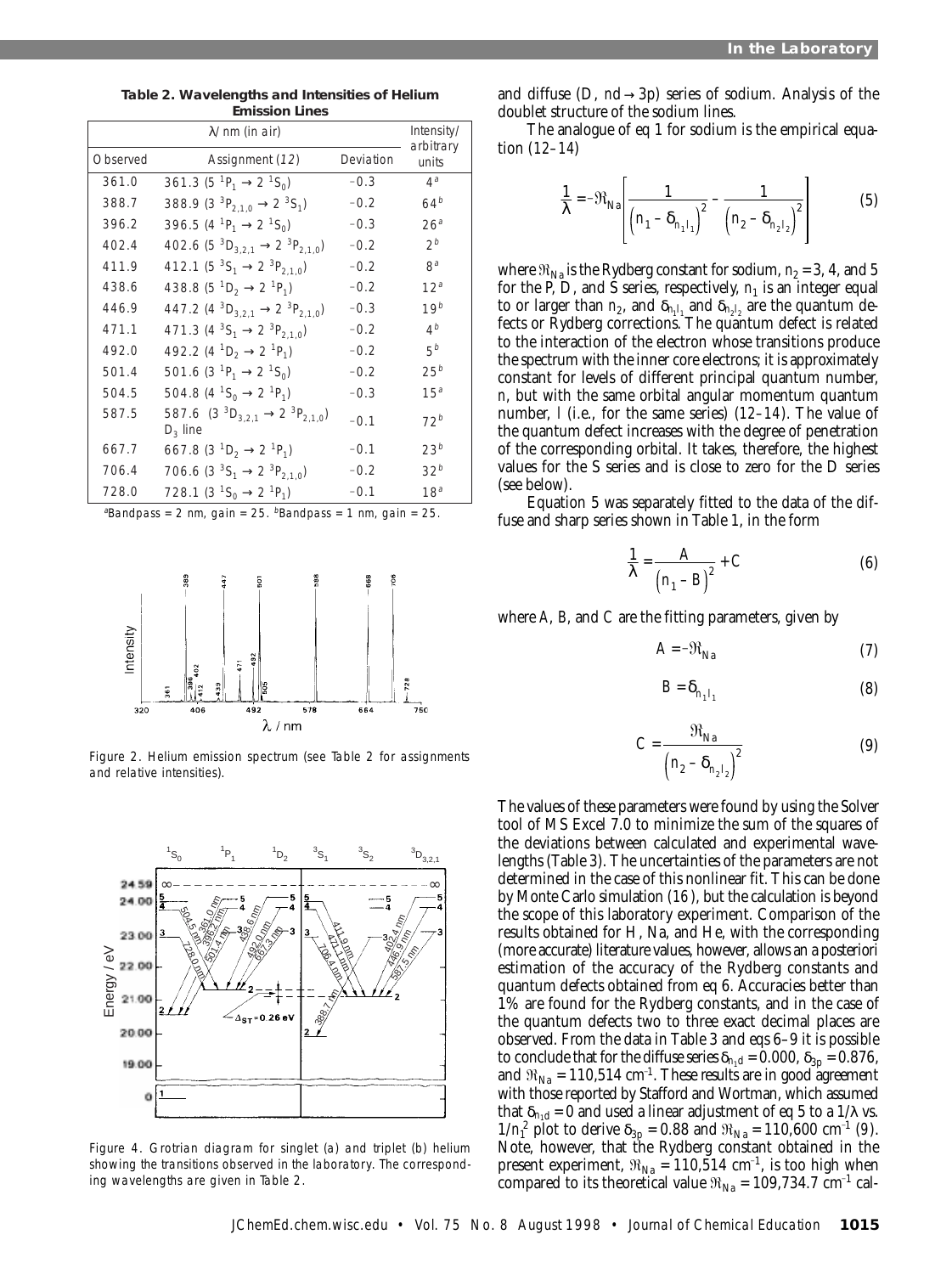culated from eq 3. In addition, the quantum defect for the 3p level,  $\delta_{3p} = 0.876$ , is lower than the value  $\delta_{3p} = 0.883$ recommended in (*12*, *14*, *17*). For these reasons, a constrained adjustment of eq 5 to the experimental data, with  $\Re_{\text{Na}} =$  $109,734.7 \text{ cm}^{-1}$ , was also carried out. A slightly worse fit (maximum deviation equal to 0.1 nm) was obtained, yielding quantum defects  $\delta_{nd}$  = 0.009 and  $\delta_{3p}$  = 0.883, in very good agreement with the published values  $\delta_{nd} = 0.01$  and  $\delta_{3p} =$ 0.883 (*12*, *14*, *17*). For the sharp series, the best fit (Table 3) gave quantum defects  $\delta_{\text{ns}} = 1.36$  and  $\delta_{3p} = 0.885$ , and a Rydberg constant  $\Re_{\textrm{Na}}$  = 109546 cm<sup>-1</sup>; but imposing again  $\mathfrak{R}_{\mathrm{Na}}$  = 109734.7 cm<sup>-1</sup> yields quantum defects,  $\delta_{\mathrm{as}}$  = 1.36 and  $\delta_{3p}$  = 0.883, in better agreement with the literature values  $\delta_{n}$  = 1.36 and  $\delta_{3p}$  = 0.883 (12, 14, 17). Note, finally, that since not all the doublets of each sodium line were well resolved in the obtained spectrum, the mean wavelength value of each doublet in Table 1 was selected for the calculations. For a more accurate calculation the wavelengths of just one of the two spin-orbit components should be used.

The magnitude of the spin-orbit coupling can also be evaluated for the resolved doublet lines. In the case of the D line, for example, a spin-orbit coupling of  $17.3 \text{ cm}^{-1}$  is obtained from the experimental data in Table 1. This result is in good agreement with the published value of  $17.2 \text{ cm}^{-1}$  ( $12$ ). It is also interesting to note that a very well resolved doublet line from a potassium impurity is observed in the spectrum of sodium at wavelengths 766.3 and 769.7 nm. This doublet is the equivalent in potassium of the sodium D line. In this case, a spin-orbit coupling of  $57.6 \text{ cm}^{-1}$  is calculated, in good agreement with the published value of  $57.7 \text{ cm}^{-1}$  ( $12$ ). The strong dependence of the spin-orbit coupling on the atomic number *Z*—it increases with *Z*<sup>4</sup> (*12*–*14*)—is clearly seen by comparing the obtained results for sodium and potassium indicated above  $(17.3 \text{ cm}^{-1} \text{ and } 57.6 \text{ cm}^{-1} \text{, respectively}).$ 

Another possible topic of discussion is the relative intensity of the two components of the doublet lines. For instance, in the case of the D line, the theoretical ratio between the intensities of the  $P_{3/2} \rightarrow S_{1/2}$  and  $P_{1/2} \rightarrow S_{1/2}$  components is 2:1; that is, that of the statistical weights  $(2j + 1)$  of the corresponding upper states (*12*). For most commercial lamps the measured ratio is frequently lower owing to the reabsorption phenomenon (*12*), which is important when the concentration of the sodium atoms is high. In our case a ratio of 1.3:1 is observed (Fig. 1). If, however, the D line doublet spectrum is recorded immediately after turning the lamp on (when the concentration of Na in the vapor is low) the theoretical ratio of 2:1 is indeed observed.

The first ionization energy of ground-state sodium can also be calculated from the spectral data (*12*–*14*). In this calculation it is assumed that the ionization process can be decomposed in two steps: in the first one, ground-state sodium is excited to the  $3^{2}P$  state (energy required =  $h\nu$  = 2.11 eV, where  $\nu$  is the frequency of the D line); in the second, sodium in the  $3<sup>2</sup>P$  state is further excited to the ionization limit. The energy required for this second step corresponds to the limit  $n_2 \rightarrow \infty$  of eq 5 and is thus given by the constant *C* of eq 6. Conversion of the *C* values in Table 3 to eV leads to  $C = 3.04$  eV. Thus, IE<sub>Na</sub> = 5.15 eV is derived, in good agreement with the recommended value,  $IE<sub>Na</sub> = 5.13908$  eV (15).

| Table 3. Best-Fit Values of A, B, |
|-----------------------------------|
| and C Parameters (Eq 6) for       |
| Sodium D and S Series             |

|    | <u>JUURITTI DI ANG JUULIUS</u> |       |             |  |  |  |
|----|--------------------------------|-------|-------------|--|--|--|
|    | Series $-A/cm^{-1}$            | R     | $C/cm^{-1}$ |  |  |  |
| D  | 110.514                        | 0.000 | 24,505      |  |  |  |
| S. | 109,546                        | 1.359 | 24,489      |  |  |  |

Task 4

Calculation of the Rydberg constant and the ionization energy of helium. Calculation of the singlet–triplet gap for the 2P states.

In the case of helium singlet and triplet D series the following empirical equation is valid (*12*):

$$
\frac{1}{\lambda} = -\Re_{\text{He}} \left[ \frac{1}{n_1^2} - \frac{1}{(n_2 - \delta_{3p})^2} \right]
$$
(10)

where  $\mathfrak{R}_{\text{He}}$  is the Rydberg constant for helium,  $n_1 = 3, 4$ , and 5,  $n_2 = 2$ , and  $\delta_{3p}$  represents the quantum defect for the singlet or triplet 3P state. According to eq 10, a plot of  $1/\lambda$ versus  $1/n_{\rm l}^2$  should give a straight line of slope - $\mathfrak{R}_{\rm He}$  and intercept  $\Re_{\text{He}}/(2 - \delta_{3p})^2$ . Least square fits to the results in Table 2 lead to  $\Re_{\rm He}$  = 110,000  $\pm 100$  cm<sup>-1</sup> and  $\delta_{\rm 3p}$  = -0.011 for the singlet series and  $\mathfrak{R}_{\rm He}$  =  $110,100\pm600$   $\rm cm^{-1}$  and  $\delta_{\rm 3p}$  =  $0.060$ for the triplet series. The corresponding values in ref *12* are  $\mathfrak{R}_{\mathrm{He}}$  = 109,722 cm $^{-1}$  and  $\delta_{3\mathrm{p}}$  =  ${-0.009}$  and 0.063 for the singlet and triplet series, respectively.

The ionization energies of the  $2^1P$  and  $2^3P$  states can also be calculated from the intercepts of the least square fits referred to above. The obtained values,  $3.37 \pm 0.01$  eV for  $2^{1}P$  and  $3.63 \pm 0.01$  eV for  $2^{3}P$  states, are in excellent agreement with the corresponding values in ref  $12$ ,  $3.370 \mathrm{eV}$   $(2^1P)$ and 3.624 eV (2 $^3$ P), respectively, and lead to a singlet–triplet gap of 0.26 eV.

As for sodium, the ionization energy of ground-state helium can be calculated by adding the energy of the  $2^{1}P_{1}$ <sup>1</sup>S<sub>0</sub> transition (21.23 eV), which in this case is taken from the literature  $(12)$ , to the ionization energy of the  $2^{1}P$  state indicated above (3.37 eV). This leads to  $IE_{He} = 24.60$  eV, in good agreement with the value 24.58741 eV recommended in ref *15*.

### **Concluding Remarks**

The experiment described is fast (a four-hour session) and simple and yields accurate results. It illustrates a number of important topics in atomic structure and atomic spectroscopy that are covered in all undergraduate physical chemistry courses but often not studied in the laboratory owing to the lack of appropriate equipment. The required apparatus is assembled with common instruments (polarimeter or refractometer sodium lamp and a UV–vis spectrophotometer), the additional equipment required being only a plastic optical fiber, low-cost hydrogen and helium discharge tubes, and appropriate power supply. It can also be used to obtain molecular spectra from discharge tubes or lamps (e.g.,  $N_2$ ,  $D_2$ ,  $H_2$ ) and